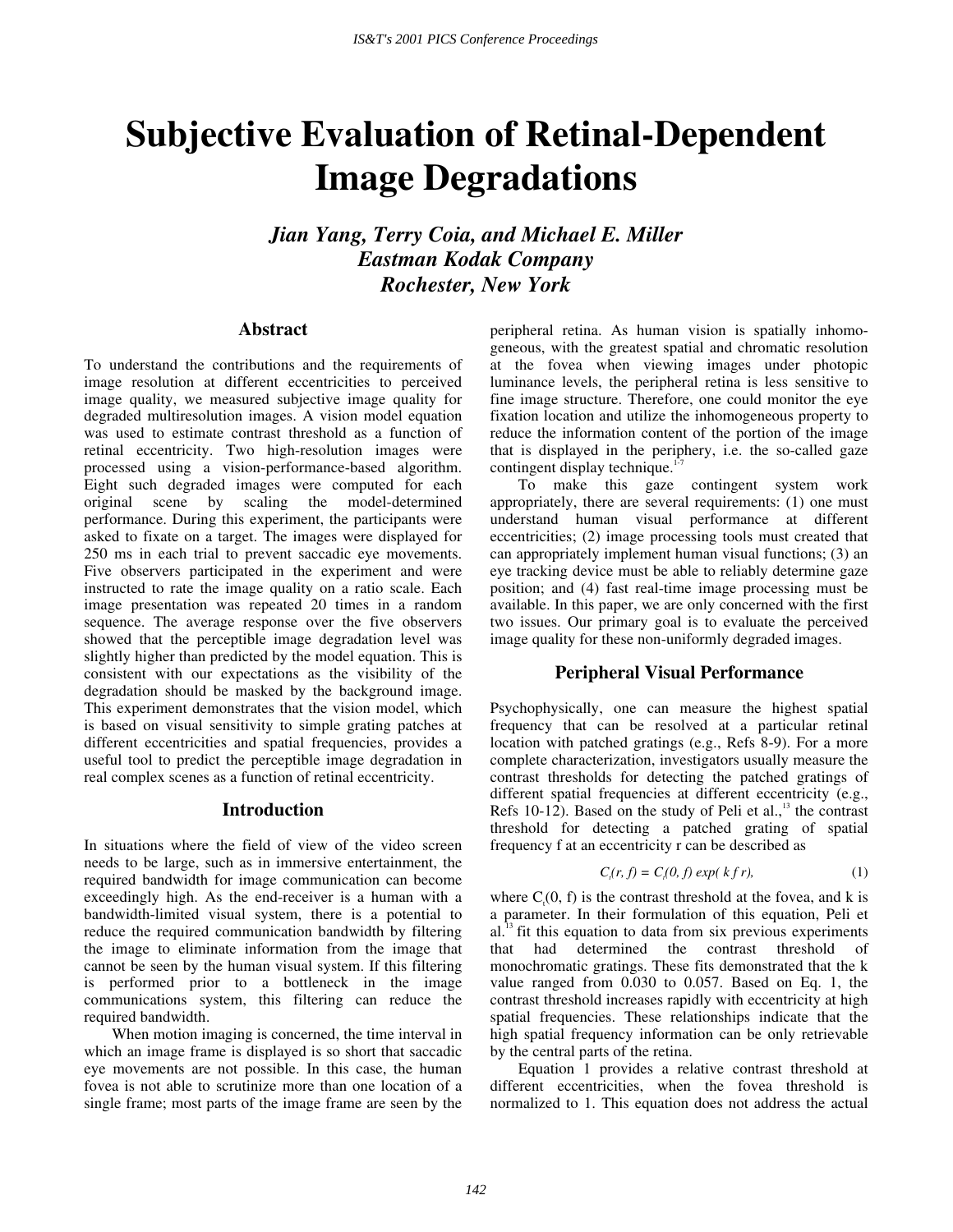thresholds as the fovea thresholds  $C<sub>i</sub>(0, f)$  are not specified. Geisler and Perry<sup>[5]</sup> developed a similar model, with a specification at the fovea. The model was written in a different format, but it can be expressed by Eq. 1, with the fovea contrast threshold expressed as

$$
C_i(0, f) = exp(\,af) / S_o \tag{2}
$$

where  $S_0$  is a constant with empirically obtained values of about 64 to 75, and  $\alpha$  is the spatial frequency decay constant.

The fovea contrast threshold described by Eq. 2 increases monotonically with spatial frequency and it provides a nice fit to particular sets of psychophysical data. However, this equation is not adequate for a general prediction of contrast thresholds at low spatial frequencies. It is well known that contrast threshold dips at an intermediate spatial frequency of about 1 to 4 cpd, and increases at both low and high spatial frequencies. $14$  Yang et al.,<sup>15</sup> developed a model to capture such a behavior, with a simplified version of the equation expressed as

$$
Ct(0, f) = [N + \eta \sigma^2/(\dot{f} + \sigma^2)] \exp(\alpha f), \tag{3}
$$

where, N,  $\eta$ ,  $\sigma$ , and  $\alpha$  are parameters. The calculated contrast threshold versus eccentricity at six different spatial frequencies according to Eqs. 1 and 3, and a nominal set of parameter values is shown in Fig. 1.



*Figure 1. Contrast threshold versus eccentricity. The visual stimuli were grating patches with spatial frequency ranging from 0.5 to 16 cpd. The thresholds were calculated based on Eq. 3, with a nominal set of parameter values.* 

Before proceeding, it is helpful to point out some potential limitations in the model equation of the contrast threshold. The threshold equations were based on pure target detection on a uniform field. When a real image is used, the detection of the image degradation is often accomplished against a complex image background. In this case, due to the effects of visual masking, the threshold contrast could increase. Furthermore, the used model parameters were obtained under certain experimental conditions. The conditions may not be exactly the same in other experiments, and the parameter values might change accordingly. For example, one needs to choose the field size in the measurements of the visual sensitivity at different eccentricities and different spatial frequencies. However, it is difficult to determine the appropriate target size for a generalization of the results to spatially extended patterns. For example, the difference between Eqs. 2 and 3 could be explained by the effect of field size used in the experiments. Because of the existence of these uncertainties in the model, we can only use the model to roughly estimate the contrast threshold at different eccentricities. For a more accurate description, we will rely on experimental results using spatially extended patterns.

The threshold equations can be used to estimate the degradation levels that can be just detected. To provide a range of image degradation in the study, we varied the contrast threshold Eq. 1 by transforming the eccentricity r with a shifting parameter  $S_1$  and a scaling parameter  $S_2$ :

$$
r = S_2(r - S_1). \tag{4}
$$

When  $S_1 = 0$  and  $S_2 = 1$ , it returns to the original form, however, scaling of these parameters allows the aggressiveness of the model to be altered and the perceived degradation be evaluated.

## **Processing Multiresolution Images**

Whereas one purpose of creating foveated images is to transmit the least information from the original image while minimizing the perceived image degradation, it is important to understand the impact of this type of filtering on perceived image quality. After having a model of visual performance at different eccentricities, the next question is how can one process images to take advantage of the inhomogeneity of the human visual system to allow the resulting images to be matched to the information processing capacity of the human visual system.

 Many methods have been proposed to achieve this goal. Some of the work simply separates the image into two resolution zones in space (e.g., Refs 1 and 7). In this method, the images displayed in a circular zone centered at the fixation position have a high spatial resolution, and the images in the surrounds only keep lower spatial frequency information. Although the two-zone method is simple and straightforward for the processing of foveated images, it does not take full advantage of the inhomogeneity of the human visual system, the sensitivity of which changes smoothly as a function of retinal eccentricity.

 To optimize the foveated images, the changes in image quality with eccentricity should be matched to the smooth variation of human visual performance. Along this direction, Geri and Zeevi<sup>16</sup> used a variable resolution scheme to process images. In their approach, the pointspread function of the human vision was modeled as a Gaussian function, with its standard deviation increasing with eccentricity. In a different approach, Kortum and Geisler<sup>2</sup> developed an algorithm to sample the original images based on human vision knowledge. Kortum and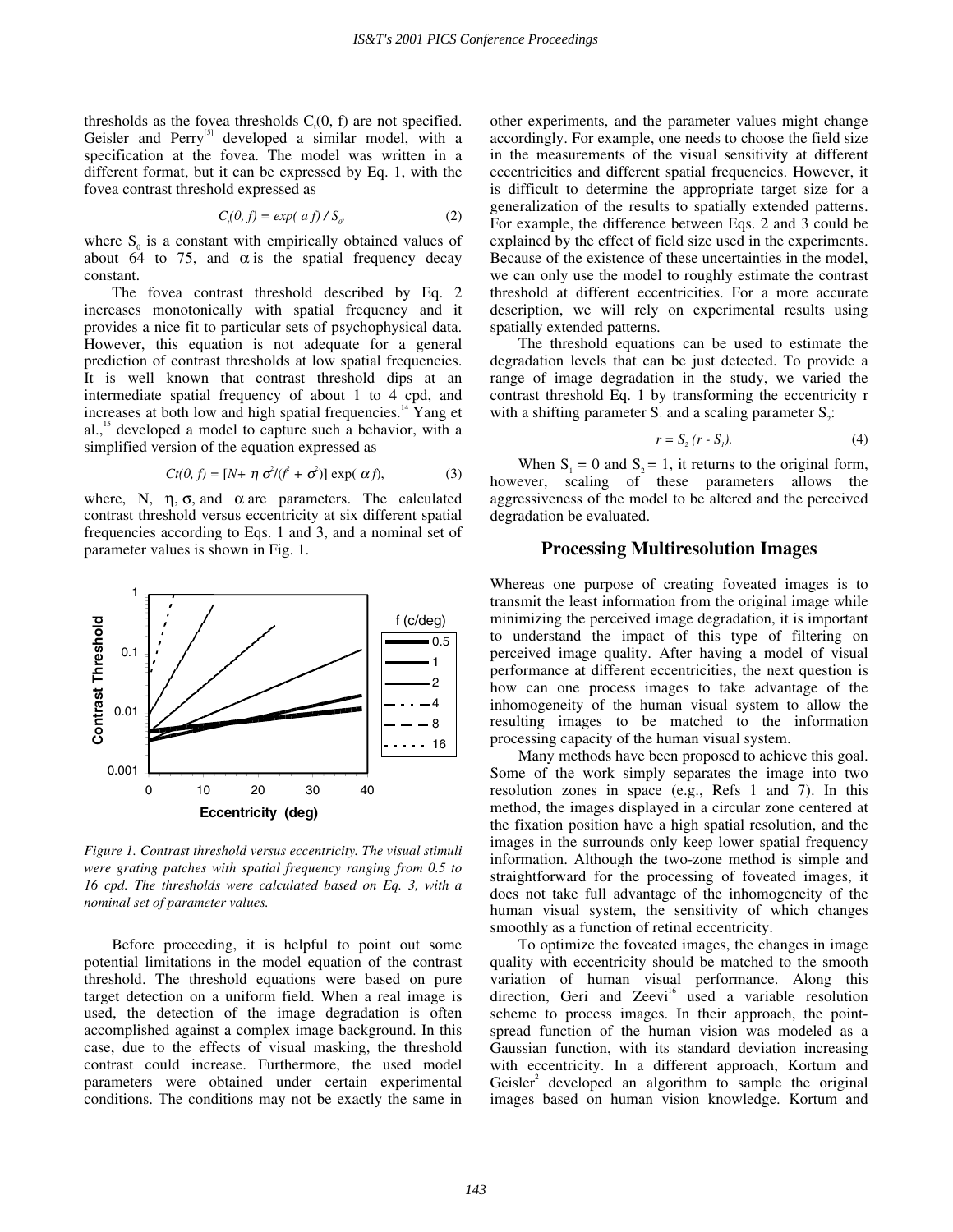Geisler<sup>2</sup> calculated the required sampling interval based on a cortical magnification factor. The code values within a sampling block are assigned the mean value of the block, i.e., the so-called SuperPixel.

To maintain a consistency in the description of human visual performance provided earlier, we applied the threshold Eqs. 1 and 3 to determine the required sampling interval. The cut-off spatial frequency  $f_c$  at an eccentricity **r** can be defined by setting the contrast threshold  $C<sub>t</sub>$  to 1, which gives  $f_c = -\{\ln[N + \eta \sigma^2/(f_c^2 + \sigma^2)]\}/(\alpha + k \tau)$ , and it can be further approximated to

$$
f_c = -\ln(N) / (\alpha + k r),\tag{5}
$$

when the cut-off frequency  $f_c$  is much higher than  $\sigma$ , which is often the case. Any frequency components that are higher than the cut-off frequency are not useful to visual perception, and can be discarded. In order to carry the frequency components up to the cut-off frequency  $f_c$ , the sampling interval should not be larger than

$$
\Delta x = I/(2f_c) = -0.5 (\alpha + k r)/\ln(N). \tag{6}
$$

Geisler and Perry<sup>5</sup> further developed a foveated multiresolution pyramid to segregate an image into different spatial frequency bands. In the Geisler and Perry approach, different levels of the pyramid were circularly truncated based on the estimated cut-off spatial frequency of the visual system at different eccentricities. The reconstructed image from the zone-limited pyramid contains fine structure at the center of the fixation, and it gets more blurred towards the peripheral retina.

# **Experimental Method**

The purpose of the experiment is to evaluate the image quality of the processed multiresolution images, and to understand whether the vision model, which is based on visual sensitivity to simple grating patches at different eccentricities and spatial frequencies, is useful to predict the perceptible image degradation in real complex scenes as a function of retinal eccentricity. We only consider the SuperPixel algorithm here.

#### **Viewing Environment**

The experiments were run on a Power Mac G3 computer with a 17" monitor (Mitsubishi Diamond Pro 87TXM). We developed the experimental software in Matlab using the extensions provided by the high-level Psychophysics Toolbox $17$  and low-level VideoToolbox $18$  to control video sequences on the monitor. The screen resolution was 1280 by 1024 with a frame refresh rate of 75 Hz. The output luminance on the screen was proportional to the input code value as delivered by using a linear lookup table. The maximal luminance of the screen was  $89 \text{ cd/m}^2$ . The viewing field extended 36 by 28.8 deg at a viewing distance of 45 cm, which gives 1.7 min of arc per pixel. The display was viewed in a darkened room.

## **Image Preparation**

The original images, referred to as TAXI and DISNEY and are shown in Fig. 2. The images were stored in linear RGB code value with 8 bits for each color channel. We applied the SuperPixel algorithm to process the images. For each image, we produced eight images of different levels of degradation manipulated by the parameters  $S_1$  and  $S_2$ .



*Figure 2. The original image DISNEY and TAXI* 

To probe a larger peripheral retina, the fixation target was located at the pixel and line position of (100, 100) in the upper-left corner of the screen. The extent of the image degradation is indicated by two parameters  $(S_1, S_2)$ , and was chosen to be in a range from less than the threshold level to well above threshold as determined by some pilot tests.

**Table 1. The parameters S1 and S2 for the eight degraded image using SuperPixel algorithm.** 

|                   | T <sub>1</sub> |   | тη<br>⊥                                         | Δ | IJ           | 10 | т.,         | I8          |
|-------------------|----------------|---|-------------------------------------------------|---|--------------|----|-------------|-------------|
| $\sqrt{2}$<br>ັ   |                | ν | -<br>$\sim$<br>$\overline{\phantom{0}}$<br>ن د٠ | ν | $-1$<br>ر. 1 | ◡  | .0c<br>U.Y8 | $\sim$<br>. |
| $\sqrt{2}$<br>IJ. | U.S            |   | ◡.                                              |   | ۹4           | −… |             | 6.2         |

There were eight degradation levels for the SuperPixel images. The eight sets of parameters (denoted from I1 to I8) are shown in Table 1.



*Figure 3. The relationships between required sampling size and eccentricity calculated based on Eqs. 4 and 6 with a nominal set of*   $\alpha$  *parameter values, and the*  $S_i$  *and*  $S_2$  *values supplied in Table 2. The heavy line represents the condition determined by the threshold equation, that is, with the scaling parameters of 0 and 1.*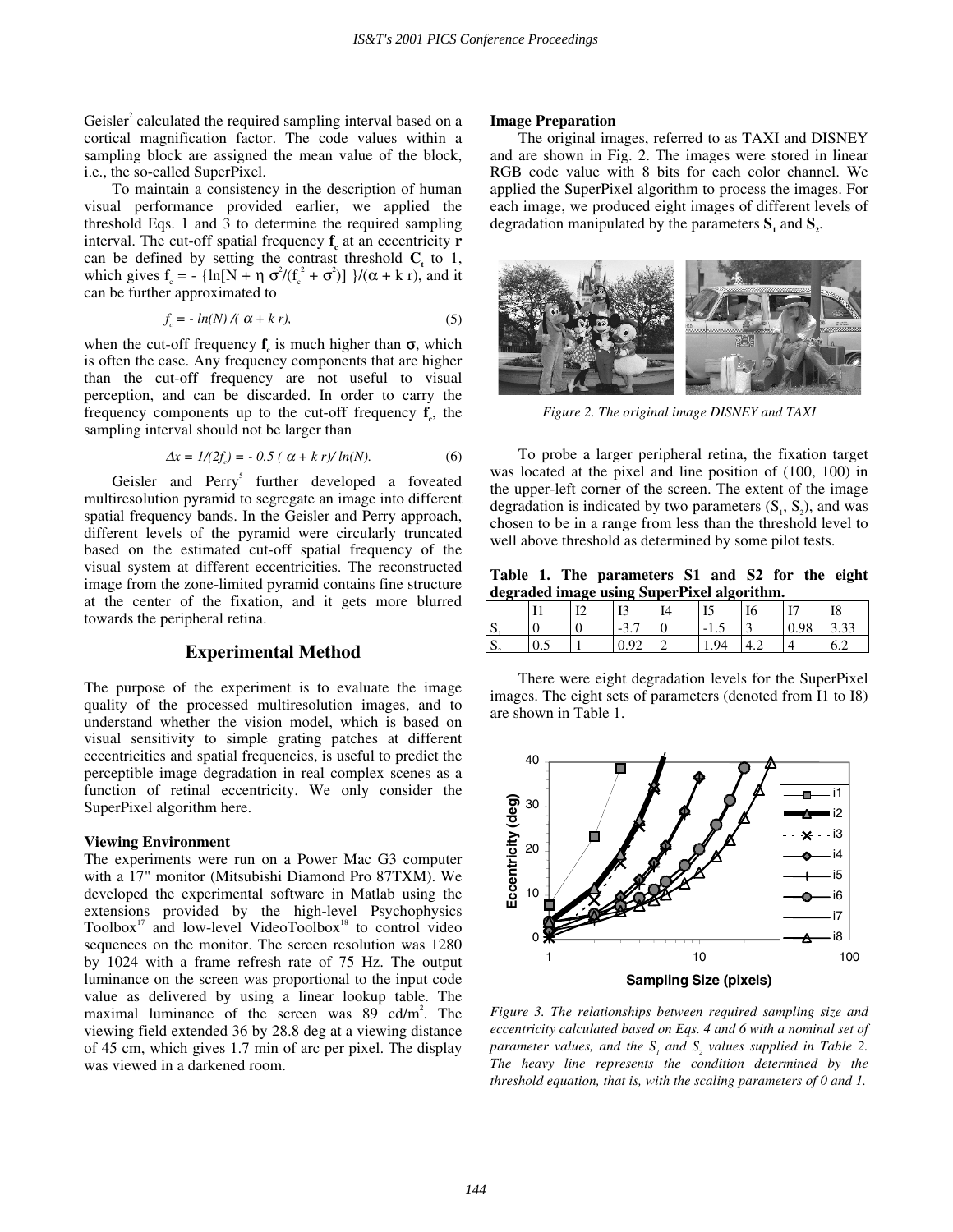Based on Eqs. 4 and 6, one can obtain the relationship between the sampling interval and the eccentricity for each intended image (I1 to I8). As the video display resolution is limited by its pixel size, the possible simulated sampling intervals are the integer multiples of this pixel width, which is 1.7 min of arc in the current experimental setting. Figure 3 shows the relationship between the maximal eccentricity and the required sampling size in number of pixels for the processed images. The heavy line represents the condition determined by the threshold equation, that is, with the scaling parameters of 0 and 1. Examples of the degraded image of an arbitrary degradation level are shown in Fig. 4.



*Figure 4. An example of the degraded images of an arbitrary degradation level using SuperPixel algorithm. The crosses indicate the fixation position.* 

#### **Psychophysical Procedure**

Each observer took part in two separate runs, each with a different scene, in a single session. In each run, there were a total of nine images (one original and eight different degradation levels). Each image was repeated ten times, presented in a blocked pseudo-random sequence. In each block, the nine images were presented in a pseudo-random order, but there were no repeats of the same images within a single block. In each trial, the image was displayed for 250 ms, where the global image contrast was modulated following the first-half period of a 2 Hz sine wave. Between trials, the screen was a uniform field with the same luminance and color as the mean of the images, with a fixation target at screen location (100, 100). The procedure is similar to the one used by Peli et al. $19$  The observers were instructed to estimate image quality by using a ratio scaling method. Observers were asked to assign a scale of 100 to the original image that was displayed on the screen before the start of each run. At the start of each trial, the observer fixated on the cross and pressed the space key on the keyboard, allowing the image to be displayed for 250 ms. After image presentation, the observer verbally indicated an estimate of the quality magnitude, by comparing the perceived image quality of the present trial with the previous one.

#### **Observers**

Results from five observers, including one of the authors, with normal or corrected vision of at least 20/20 are reported in this paper.

# **Experimental Results**

The major task here is to find a degradation level that is just perceptible to human observers. The perceptible image degradation is reflected in the subjective image quality scale in reference to the original non-degraded image, (i. e., image I0). Figure 5 shows the subjective image quality scale at different image degradation levels. The data points are geometric means over 20 repetitions for each observer. It seems that individual observers assigned the quality number with a consistent bias on an absolute scale, that is, they continuously assigned values that were biased towards values below 100 even for non-degraded images that were included as catch trials. Nevertheless, this difference is not critical to the interpretation of the data when the relative image quality in reference to the original image, i. e., I0, is concerned. In this sense, all the individual results are compatible, with a similar tendency in the perceived image quality when the degradation level is changed. The dark heavy lines in each panel show the geometric means over the five observers. They are much smoother than the curves obtained for individual observers.



*Figure 5. Subjective ratio scales versus degradation level (images #0 to #8) for the five observers, with (A) the scene DISNEY, and (B) the scene TAXI. The data points are geometric means over 20 repetitions for each observer. The dark heavy lines in each panel are the geometric mean over the five observers.*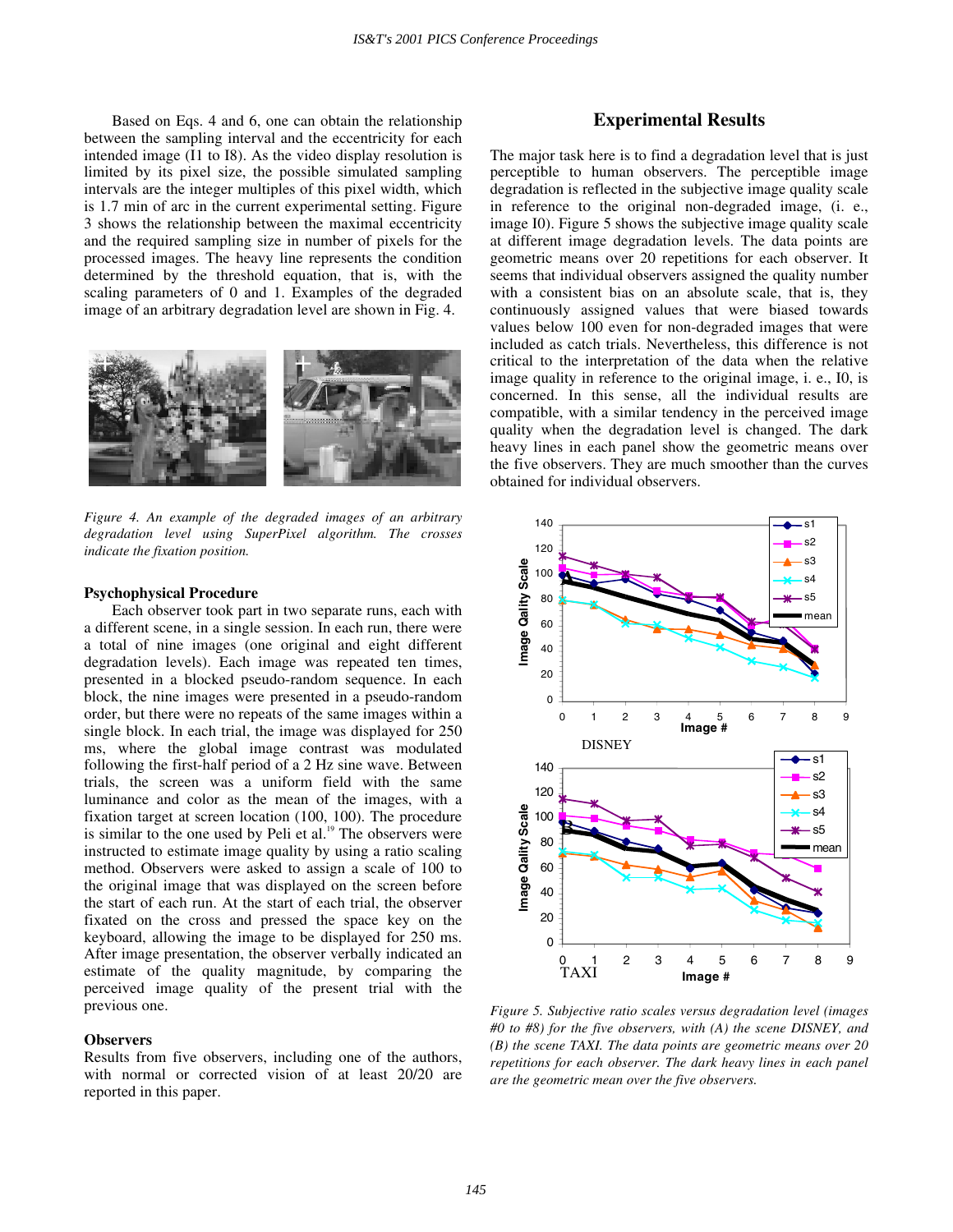By looking at Fig. 5, it seems one can conclude that the perceived quality of image #1 is hardly different from the original image, for either DISNEY or TAXI. The obvious perceptual difference starts with image #2. At this degradation level, the image processing was based on the actual vision model (see Eq. 2) with the parameters  $S<sub>i</sub>$  being 0 and S<sub>2</sub> being 1. Further, a two-factor ANOVA test (degradation levels and different sessions of all the observers) showed that there was no significant difference in rating images #0 and #1 ( $p > 0.1$ ). On the other hand, there was a significant difference in rating images #0 and #2  $(p < 0.001)$ .

## **Comparisons**

We use the mean curves (i. e., the two dark heavy lines) to compare the subjective image quality between the two scenes. The curves were re-scaled to reflect the same score of 100 for image #0. Figure 6A shows relative subjective image quality. From Fig. 6A, one can see that the effective image degradation is not sensitive to a particular scene.



*Figure 6. Comparing subjective image quality among the original scenes with a relative ratio scale (upper panel) and with the measurements of the just noticeable difference in the unit of d' (lower panel).* 

## **Ratio Scales and JNDs**

The ratio scale provides a nice description of the monotonic relationship between the physical difference in the stimuli and the perceived subjective response for the concerned attribute. However, it is difficult to relate the exact scale values to underlying sensory or higher level processes. These numbers may not tell anything beyond this particular experiment. For example, there is no objective method to determine the threshold degradation level from the curves shown in Fig. 6A. To solve this problem, we used a method to convert the ratio scales to JNDs using d prime. The results are shown in Fig. 6B, where the difference of 1 d prime corresponds to 76% correct responses in a discrimination task when the experimental paradigm is twoalternative forced choice (see Macmillan and Creelman20). Based on the JND values shown in Fig. 6B, it is more informative to say that the threshold level corresponds to degradation level 3, at which the JND values are about 1 d prime. The corresponding visual resolution at different eccentricities is shown by the dashed curve in Fig. 3.

## **Conclusion**

The vision model based on visual sensitivity to simple grating patches at different eccentricities and spatial frequencies provides a useful tool to predict the perceptible image degradation in real complex scenes. The experimentally obtained threshold degradation level is somewhat higher than the vision model would predict. However, this is consistent with our expectation since it was expected that visual sensitivity is lower when the background consists of complex patterns, as in the real scenes used in the current experiment.

## **References**

- 1. C. H. Anderson and C. R. Carlson, *U.S. Patent, 4692806*, (1987).
- 2. P. T. Kortum and W. S. Geisler, Human Vision and Electronic Imaging, *Proceedings of the SPIE,* **2657**, pg. 350 (1996).
- 3. P. M. J. Van Diepen, *Spatial Vis.,* **10,** pg. 335 (1997).
- 4. E. Chang and C. K. Yap, *ACM Symposium on Computational Geometry,* **13**, pg. 397 (1997).
- 5. W. S. Geisler and J. S. Perry, *Human Vision and Electronic Imaging III, Proceedings of the SPIE,* **3299**, pg. 294 (1998).
- 6. T. Duchowski, *IEEE Trans. Image processing.*, **9**, pg. 1437 (2000).
- 7. L. C. Loschky and G. W. McConkie, *ACM Eye Tracking Research & Applications Symposium 2000,* pg. 97 (2000).
- 8. S. J. Anderson, K. T. Mullen, and & R. F. Hess, *J. Physiology (Lond),* **442**, pg. 47 (1991).
- 9. L. N. Thibos, D. L. Still, and A. Bradley, *Vis. Res.,* **36**, pg. 249 (1996).
- 10. J. G. Robson and N. Graham, *Vis. Res.,* **21**, pg. 409 (1981).
- 11. M. W. Cannon, Jr. *J. Opt. Soc. Am. A,* **2**, pg. 1760 (1985).
- 12. J. S. Pointer and R. F. Hess, *Vis. Res.,* **29**, pg. 1133 (1989).